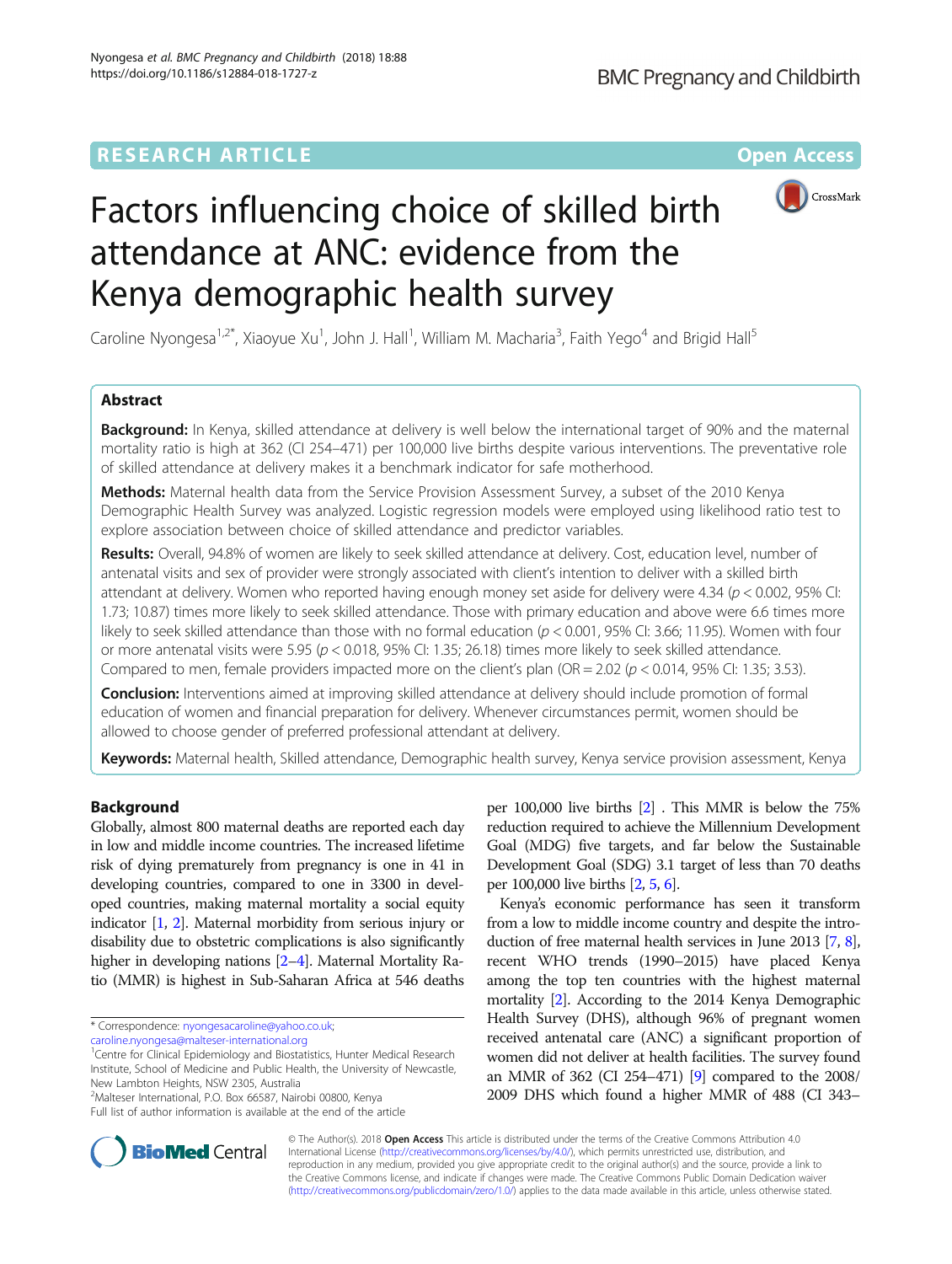696) per 100,000 live births [\[10](#page-5-0), [11\]](#page-5-0). As such, the MDG five target remains off track [[5](#page-4-0), [6,](#page-4-0) [11\]](#page-5-0).

According to the World Health Organization (WHO), 80% of maternal deaths are preventable, even in lowincome countries [\[3,](#page-4-0) [12](#page-5-0)]. Skilled attendance at delivery has been shown to be a surrogate marker for maternal mortality as approximately 16–33% of maternal deaths can be averted if supervised by a skilled professional [[4](#page-4-0), [11](#page-5-0), [13](#page-5-0)–[15\]](#page-5-0). The proportion of births attended by skilled health personnel is thus a benchmark used to monitor progress towards the achievement of MDG five and maternal health in the post-2015 era  $[6, 11, 13, 16]$  $[6, 11, 13, 16]$  $[6, 11, 13, 16]$  $[6, 11, 13, 16]$  $[6, 11, 13, 16]$  $[6, 11, 13, 16]$  $[6, 11, 13, 16]$  $[6, 11, 13, 16]$ . Since service utilization is greatly determined by the perceived quality of care, it is crucial to comprehend the women's perception of antenatal care (ANC) as an entry point into the continuum of maternal care and their level of satisfaction with the services provided [\[17](#page-5-0)]. Several studies have examined factors that promote or hinder use of maternal health services. However, these studies assessed factors within specific age groups, in specific regions, quality of health care and mainly within public health institutions [[18](#page-5-0)–[28\]](#page-5-0). Little is known of the demand for skilled birth attendance and which factors influence the choice of place of delivery. The choice of place of delivery affects if one receives skilled attendance at delivery, which in turn impacts maternal mortality. This study examined factors that influence the choice of skilled attendance at ANC.

## Methods

# Study design

We analyzed data from the 2010 Kenya Service Provision Assessment (KSPA) that forms part of DHS [[29](#page-5-0)]. The KSPA surveys have been conducted every five years since 1999. In the 2010 KSPA, a nationally representative sample of 703 health facilities comprising of hospitals, health centres, maternities and nursing homes, dispensaries, clinics, and voluntary counseling and testing (VCT) centres were surveyed. All the facilities were randomly selected from Master Facility List (MFL) of 6192 operational facilities with the exception of three national referral hospitals and eight provincial hospitals. The KSPA survey provides information on essential health services such as child, maternal, family planning and reproductive health services [\[30\]](#page-5-0). The study used primary data from facility audit questionnaires termed facility inventories, and antenatal client exit interviews. This data was first cleaned and then analysed. A total of 1445 ANC client exit interviews, mainly from women of reproductive age (15–49 years old) , were conducted. We excluded stand-alone VCT facilities as these were included only for information on HIV counselling and testing. Detailed descriptions of the sampling techniques and procedures applied for data collection are available in the KSPA [[30](#page-5-0)].

# Outcome variables

The primary outcome variable was skilled attendance at delivery, defined as a delivery attended by a "health professional – such as a midwife, doctor, clinical officer or nurse" [\[29\]](#page-5-0).

ANC attendants who indicated that they intend to deliver at a health facility, either current one or another were classified as likely to seek skilled attendance at delivery. Those who indicated that they intend to be delivered by either a Traditional Birth Attendant (TBA) or at a private home were classified as unlikely to seek skilled attendance at delivery. The Theory of Reason Action (TRA) by Ajzen and Fishbein (1980) [\[31\]](#page-5-0) and Theory of Planned Behaviour (TPB) [[32](#page-5-0)] state that a person's behaviour is determined by their intention to engage in that behaviour and the perceived control over that behaviour. This is supported by a study in Nepal where intention to deliver in a health-care facility was associated with actual skilled birth attendance at birth as measured by birth preparedness [\[33\]](#page-5-0).

### Predictor variables

The predictor variables were determined using the KSPA classification. Client satisfaction was based on the client's overall opinion of ANC services and the duration clients waited before being attended. This opinion on quality of services was grouped under either "very satisfied", "more or less satisfied" or "not satisfied" with the services given based on the response to what best describes your opinion of the services given today at the facility. Client's response to whether or not they had money set aside for delivery was classified as no (client did not have any money set aside for delivery); yes, enough (client had enough money set aside for delivery) or yes, but not enough (client did not have enough money set aside for delivery). Other predictor factors that were considered based on significance in the literature and availability in KSPA data include service waiting time, age of client, highest level of education attended, total number of ANC visits, sex of the provider and region of residence [\[11](#page-5-0), [18](#page-5-0)–[22,](#page-5-0) [24,](#page-5-0) [34\]](#page-5-0). Waiting time was categorized into less than 30 min, 30 to 60 min, 61 to 120 min, and above 121 min. ANC visits were categorized into one, two to three, and four and above. Education level was ordered into no education and primary and above. Regions were grouped into two; Eastern and Northeastern representing the Arid and Semi-Arid Lands (ASAL) and Nairobi, Central, Western, Nyanza and Rift Valley, representing the non-ASAL.

## Statistical analysis

Data were analyzed using Stata 14.0 statistical software package (STATA, StataCorp, USA). Univariate and multivariate logistic regression analysis were used to explore the association between the client's choice of skilled birth attendance and service cost and client's over all opinion of the service, service waiting time, respondent's age and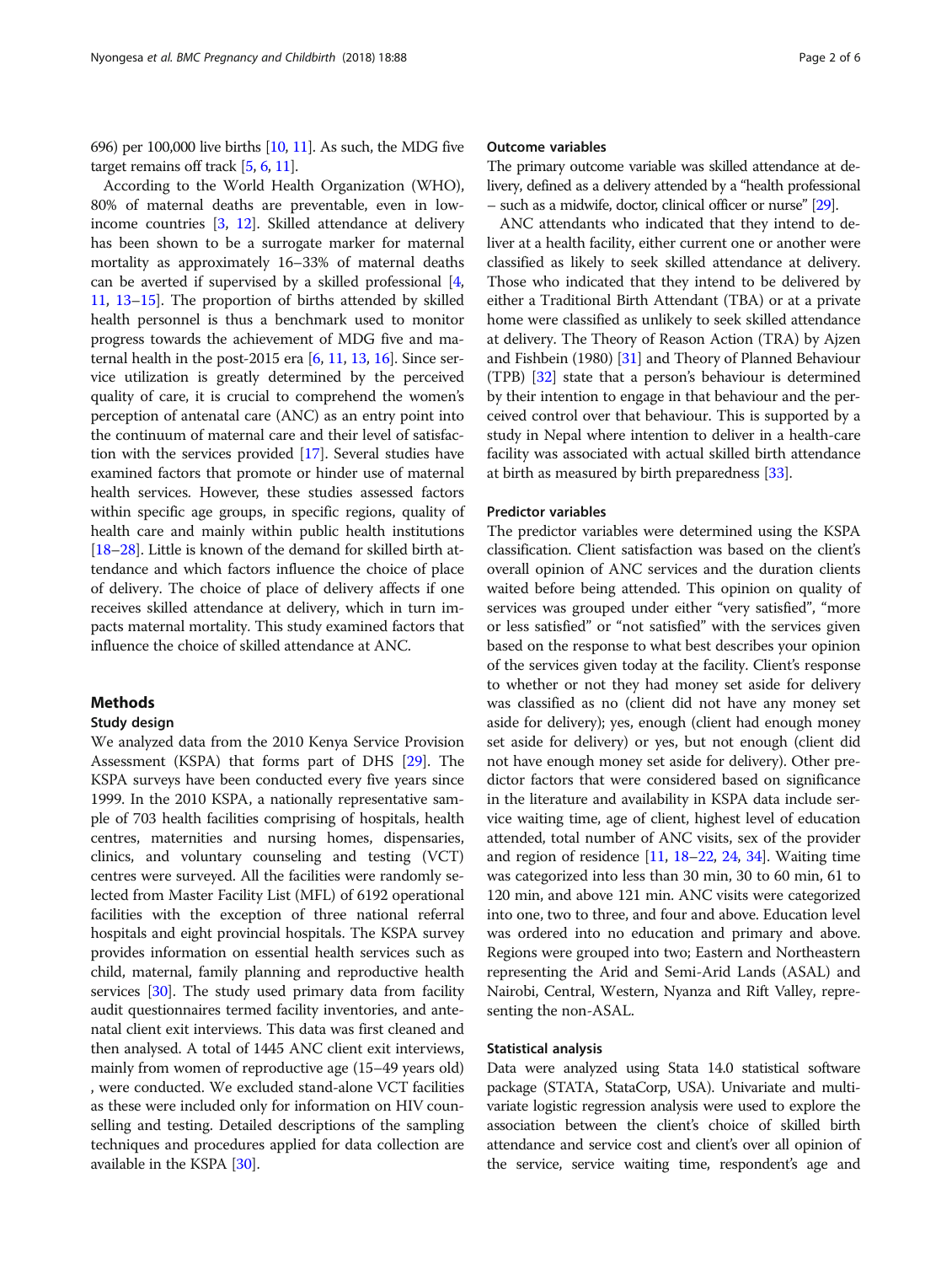education levels, total number of ANC visits, sex of service provider and geographical region of residence. The multivariable analysis used employed the Likelihood Ratio test, initially including variables in the model. The variables reporting p-values less than 0.05 on the Likelihood Ratio test were retained. The remaining variables were combined in one model and computed. Odds ratios (ORs), 95% confidence intervals and p-values are reported for univariate and multivariate analysis.

# Results

Of the 1445 participants, 99.2% (1397) were aged between 15 and 49 years. Characteristics of study participants are shown (Table 1). More than 90% had achieved primary level of education and above. Only 14% of the women had four or more ANC visits. 94.8% of women are likely to seek skilled attendance at delivery compared to 5% who are unlikely to seek skilled attendance at delivery.

In (Table [2\)](#page-3-0), the logistic regression models for skilled delivery, classified by predictor factor shows cost, education level, ANC visits and sex of provider are strongly associated with client's intention to deliver with a skilled birth attendant at delivery. In particular, women who reported having enough money set aside for delivery were 4. 34 (p < 0.002, 95% CI: 1.73; 10.87) times more likely to seek skilled attendance at delivery. Those with primary education and above had the highest odds ratio, which was 6.6 times higher than no education ( $p < 0.001$ , 95% CI: 3.66; 11.95). Women with four or more ANC visits were 5.95 (p < 0.018, 95% CI: 1.35; 26.18) times more likely to seek skilled attendance at delivery. The difference in odds

Table 1 Characteristics of study participants

| Total                              | n 1445 | %    | $P$ -value |
|------------------------------------|--------|------|------------|
| Age<br>Median (IQR)<br>$24(21-29)$ |        |      |            |
| Education level*                   |        |      | < 0.001    |
| No education                       | 122    | 8.7  |            |
| Primary and above                  | 1283   | 91.3 |            |
| ANC Visits*                        |        |      | 0.001      |
| 1                                  | 554    | 39.3 |            |
| $2 - 3$                            | 656    | 46.6 |            |
| 4 or Above                         | 199    | 14.1 |            |
| Sex of Provider*                   |        |      | < 0.001    |
| Male                               | 311    | 21.5 |            |
| Female                             | 1134   | 78.5 |            |
| Regions*                           |        |      | < 0.001    |
| Non-ASAL                           | 1168   | 80.8 |            |
| ASAL (Eastern & Northeastern)      | 277    | 19.7 |            |

✶Significant differences have been found between education level, ANC visits, sex of provider and region ( $p < 0.001$ )

ratios between male and female providers was  $2.02$  ( $p < 0$ . 014, 95% CI: 1.35; 3.53) in favour of females.

# **Discussion**

Our study shows that majority of women (94. 8%) had planned to deliver through a skilled attendant. Our results also found other significant differences in women's intention to seek skilled delivery in relation to cost (those having enough money for delivery having higher odds ratio than those with no money), education (primary education and above having higher odds ratio), ANC visits (four or more ANC visits had higher odds ratio) and sex of provider (with female providers having higher odds ratio than males).

According to the DHS 2008/9 data, only 43% of women were attended to by a skilled professional at delivery [[11](#page-5-0)]. In Kenya, poverty, culture, and distance to health facility have been identified as factors that hinder women from utilizing skilled attendance at delivery. As our study focused on ANC attendees intentions, it is likely that many women in Kenya actually desire to be assisted by a skilled professional but they are constrained by these factors [[10,](#page-5-0) [35](#page-5-0)]. It is also possible that some women may have responded to the KSPA planning for skilled attendance due to the perceived social desirability of this answer by the community [\[36\]](#page-5-0).

Previous research has demonstrated a relationship be-tween cost and access to maternal health care [[10](#page-5-0)–[12,](#page-5-0) [15](#page-5-0)]. The DHS data has shown that the proportion of children born at home decreased as mothers wealth increased. Our findings are consistent with these results  $[10-12, 15]$  $[10-12, 15]$  $[10-12, 15]$  $[10-12, 15]$  $[10-12, 15]$  $[10-12, 15]$  $[10-12, 15]$ , whereby women who reported having enough money set aside for delivery were almost three times more likely to seek skilled delivery ( $p < 0.022$ ) than those who reported having no money set aside for delivery. To address this barrier the government of Kenya introduced free maternal services in 2013. The impact of this policy on skilled attendance at delivery will require further analysis. Evidence on the implementation of the free maternal policy from Malaysia and Sri Lanka, who have achieved the MDG targets, demonstrated the importance of sustained national commitment as a key component to their success [\[37\]](#page-5-0).

Education is a significant predictor of skilled attendance at delivery as shown by the differences between women with no education and those with primary and above. Educated women were almost 7 ( $p < 0.001$ , 95% CI: 3.66, 11.95) times more likely to opt for skilled attendance at delivery than those with no formal education. Previous studies and the DHS have also highlighted this finding [[11](#page-5-0), [18,](#page-5-0) [28](#page-5-0), [38](#page-5-0)]. This finding points to importance of the role of education in the prevention of maternal mortality and morbidity. In order to achieve SDG 3.1, strong collaboration between the health and education sector is needed to ensure the achievement of SDG 4.1 which focuses on the education of girls [[16](#page-5-0), [39\]](#page-5-0).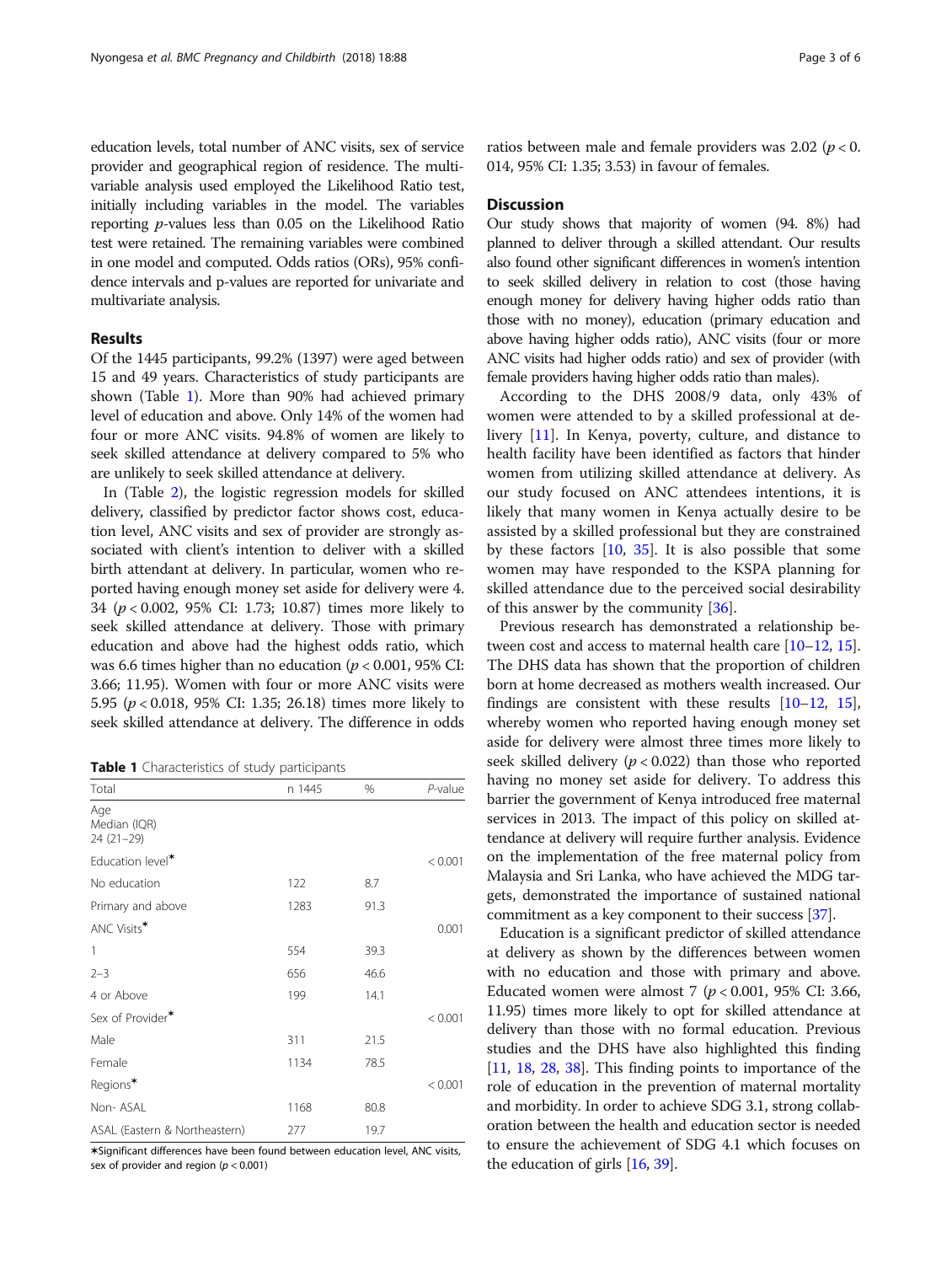|                               | n    | Univariate model<br>Odds Ratio (95% CI) | Final Multivariate model* |                     |            |
|-------------------------------|------|-----------------------------------------|---------------------------|---------------------|------------|
|                               | 1445 |                                         | $P$ -value                | Odds Ratio (95% CI) | $P$ -value |
| Cost (has money for delivery) |      |                                         |                           |                     |            |
| No                            | 400  | Reference                               |                           |                     |            |
| Yes, enough                   | 457  | 8.99 (3.76; 21.44)                      | < 0.001                   | 4.34.(1.73; 10.87)  | 0.002      |
| Yes, but not enough           | 552  | 2.80 (1.64; 4.76)                       | < 0.001                   | 1.90(1.07; 3.35)    | 0.027      |
| Opinion of ANC service        |      |                                         |                           |                     |            |
| Very satisfied                | 1161 | Reference                               |                           |                     |            |
| Not satisfied                 | 223  | $0.89$ (0.47; 1.68)                     | 0.711                     |                     |            |
| more or less satisfied        | 22   | 0.97 (0.13; 7.40)                       | 0.977                     |                     |            |
| Service Waiting time          |      |                                         |                           |                     |            |
| $<$ 30                        | 751  | Reference                               |                           |                     |            |
| 30-60 min                     | 255  | 1.55 (0.77; 3.12)                       | 0.224                     |                     |            |
| $61 - 120$ min                | 170  | 1.32 (0.60; 2.85)                       | 0.482                     |                     |            |
| $>121$ min                    | 233  | 2.40 (1.01; 5.70)                       | 0.048                     |                     |            |
| Age of client                 |      |                                         |                           |                     |            |
| 1 year                        | 1401 | 1.00(0.95; 1.04)                        | 0.69                      |                     |            |
| Mother's Education level      |      |                                         |                           |                     |            |
| No education                  | 122  | Reference                               |                           |                     |            |
| Primary and above             | 1283 | 11.20 (6.55; 19.13)                     | < 0.001                   | 6.62 (3.66; 11.95)  | < 0.001    |
| Total number ANC Visits       |      |                                         |                           |                     |            |
| 1                             | 554  | Reference                               |                           |                     |            |
| $2 - 3$                       | 656  | 1.71 (1.04; 2.82)                       | 0.04                      | 1.58 (0.92; 2.7)    | 0.095      |
| 4 or more                     | 199  | 7.95 (1.90; 33.24)                      | 0.01                      | 5.95 (1.35; 26.18)  | 0.018      |
| Sex of Provider               |      |                                         |                           |                     |            |
| Male                          | 311  | Reference                               |                           |                     |            |
| Female                        | 1134 | 2.57(1.55; 4.25)                        | 0.00                      | 2.02(1.35; 3.53)    | 0.014      |
| Geographical Region           |      |                                         |                           |                     |            |
| Non-ASAL                      | 1168 | Reference                               |                           |                     |            |
| ASAL                          | 277  | 0.31 (0.19; 0.52)                       | < 0.001                   |                     |            |

<span id="page-3-0"></span>Table 2 Logistic regression models for skilled delivery, classified by predictor factor

✶ Odds ratio for final model adjusted for cost, education, ANC visits and sex of provider

Our study revealed that women with four or more ANC visits were almost 6 times (OR 5.95, 95% CI: 1.35, 26.18) more likely to seek skilled delivery than those with only one visit. This link between ANC attendance and skilled delivery is similar to those in previous studies conducted in developing countries such as Kenya, Ghana and India [[18](#page-5-0), [26,](#page-5-0) [38,](#page-5-0) [40](#page-5-0)]. This supports the notion that antenatal care is a key pillar for safe motherhood because it offers an entry point into skilled care and the range of essential services that support the health of the mother and baby [\[26](#page-5-0)].

Interestingly, we found sex of the health provider at ANC to significantly influence intention to deliver with a skilled birth attendant at delivery. In particular, women were twice as likely ( $p < 0.014$ , 95% CI: 1.35: 3.53) to seek skilled attendance if attended to by a female provider than a male provider. Studies on gender preference have primarily focused on the doctor patient relations in obstetrics and gynaecology [\[41\]](#page-5-0). A few studies focusing on the ANC experiences of women in Cuba, Saudi Arabia and Thailand found that female doctors were preferred by women because they were viewed to be easier to relate with on an emotional level and also more likely to provide genderrelated preventive services [\[41\]](#page-5-0). Very little data is available from developing countries, which are highly patriarchal and where gender concordance is necessary due to cultural and social practices that restrict physical contact between the sexes [[41\]](#page-5-0). Further research is required in this area.

Overall, our findings reflect those highlighted in the strategic framework for the Elimination of Preventable Maternal Mortality (EPMM) [\[42](#page-5-0)]. In line with the framework, we support the need for a grand convergence of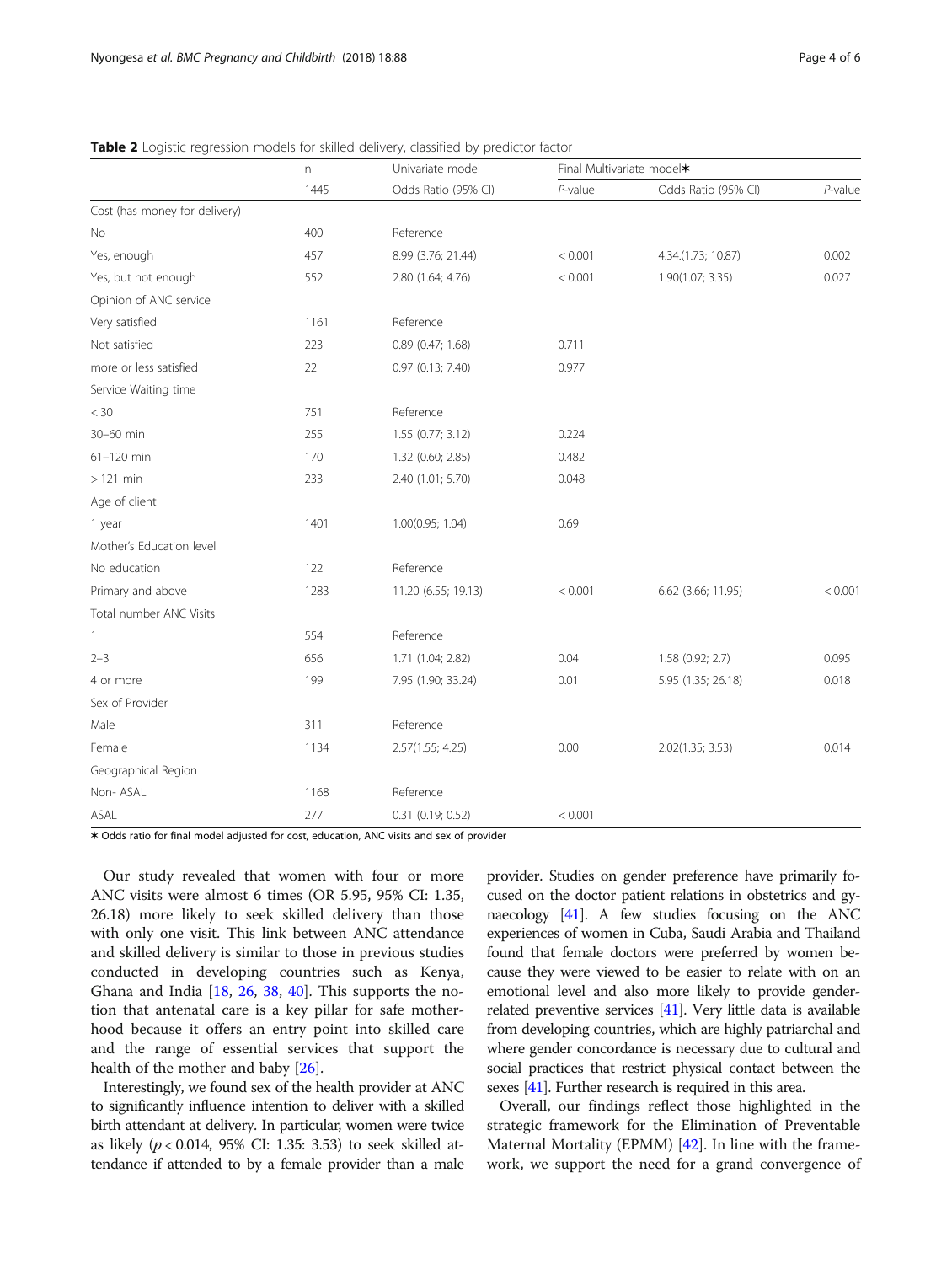<span id="page-4-0"></span>health and health enhancing sectors such as, education, social services and those focusing on gender empowerment for the achievement of SDG 3.1 of less than 140 maternal deaths per 100,000 live births in Kenya [2, [42](#page-5-0)].

# Limitations of the research

Several limitations should be considered. The crosssectional study design employed by the KSPA means that causality cannot be established. This study was limited to only the facility audit questionnaires and ANC client exit interview, therefore the results cannot be extended to women who do not attend ANC. Certain demographic factors such as timing of first ANC, distance to health facility socio-economic status and urban/rural residence were not evaluated as they were not captured during the survey. Although traffic condition should be considered as a factor of the choice of skilled birth attendance, the KSPA dataset does not include such a question for analysis. Since the study utilized a secondary dataset certain variables were statistically insignificant possible due to low study power (service opinion, waiting time, age and region). We recommend that future KSPA surveys include a broader range of socio-demographic data in the ANC client exit interviews and consider the use of a similar unique identifier with the DHS to enable merging of service provision and household data.

# Conclusion

It is essential that programs aimed at improving skilled attendance at delivery as a surrogate marker for maternal mortality consider cultural factors such as the provider gender preferences of their clients. National interventions and policies need to focus on specific equity gaps relating to maternal education and the economic empowerment of women. As stipulated by the new Global Strategy for Women's, Children's and adolescent's health and the SDGs, with regards to the reduction of maternal and child mortality, close attention needs to be given to the role of health enhancing and enabling sectors such as education [[16](#page-5-0), [39](#page-5-0)]. Due to the existing inequities in coverage, programs geared towards social protection and empowerment of economically disadvantaged women are necessary for the achievement of the post-2015 targets [\[16\]](#page-5-0).

#### Abbreviations

ANC: Antenatal care; ASAL: Arid and Semi-Arid Lands; CI: Confidence Interval; DHS: Demographic Health Survey; EPMM: Elimination of Preventable Maternal Mortality; KSPA: Kenya Service Provision Assessment; MDG: Millennium Development Goal; MFL: Master Facility List; MMR: Maternal Mortality Ratio; OR: Odds Ratio; SDG: Sustainable Development Goal; SSA: Sub-Saharan Africa

#### Acknowledgements

The author wishes to recognize the Measure DHS for permitting access to the 2010 Kenya Service Provision Assessment Analysis survey dataset for Kenya.

## Funding

No funding was provided for the research.

#### Availability of data and materials

Datasets supporting the conclusions of this article are available at [http://](http://dhsprogram.com/what-we-do/survey/survey-display-347.cfm) [dhsprogram.com/what-we-do/survey/survey-display-347.cfm.](http://dhsprogram.com/what-we-do/survey/survey-display-347.cfm) The 2010 KSPA is a publicly accessible dataset provided by the Measure DHS program at no cost upon registration.

#### Authors' contributions

CN, XX and JH conceived and designed the study; CN performed the data analysis, with support from XX, wrote the manuscript and had primary responsibility for the final content of the manuscript; XX, JH, WM, FY and BH contributed to data interpretation and reviewed the manuscript. All authors approved the final draft of the manuscript.

#### Ethics approval and consent to participate

Approval for using the KSPA data was provided by the Measures DHS program and the University of Newcastle, Australia (Approval Number: H-2015-0399).

#### Consent for publication

Not applicable.

#### Competing interests

The authors declare that they have no competing interests.

#### Publisher's Note

Springer Nature remains neutral with regard to jurisdictional claims in published maps and institutional affiliations.

#### Author details

<sup>1</sup> Centre for Clinical Epidemiology and Biostatistics, Hunter Medical Research Institute, School of Medicine and Public Health, the University of Newcastle, New Lambton Heights, NSW 2305, Australia. <sup>2</sup>Malteser International, P.O. Box 66587, Nairobi 00800, Kenya. <sup>3</sup>Aga Khan University Hospital, 3rd Parklands Avenue, P.O Box 30270, Nairobi 00100, Kenya. <sup>4</sup>Department of Health Policy and Management, Moi University, Nandi Road, Eldoret 30100, Kenya. <sup>5</sup>Faculty of Medicine, UNSW Medicine, Wallace Wurth Building, The University of New South Wales, Sydney 2052, Australia.

# Received: 5 May 2016 Accepted: 29 March 2018 Published online: 10 April 2018

#### References

- 1. WHO. Addressing the Challenge of Womens Health in Africa 2012 [cited 2015 20th November]. Available from: [http://www.afro.who.int/sites/default/](http://www.afro.who.int/sites/default/files/2017-06/report-of-the-commission-on-womens-health-in-the-african-region-who_acsummary-comp.pdf) [files/2017-06/report-of-the-commission-on-womens-health-in-the-african](http://www.afro.who.int/sites/default/files/2017-06/report-of-the-commission-on-womens-health-in-the-african-region-who_acsummary-comp.pdf)[region-who\\_acsummary-comp.pdf](http://www.afro.who.int/sites/default/files/2017-06/report-of-the-commission-on-womens-health-in-the-african-region-who_acsummary-comp.pdf).
- 2. WHO. Trends in maternal mortality: 1990 to 2015: estimates by WHO, UNICEF, UNFPA, World Bank Group and the United Nations Population Division 2015 [cited 2016 17th January]. Available from: [http://apps.who.int/](http://apps.who.int/iris/bitstream/10665/194254/1/9789241565141_eng.pdf?ua=1) [iris/bitstream/10665/194254/1/9789241565141\\_eng.pdf?ua=1](http://apps.who.int/iris/bitstream/10665/194254/1/9789241565141_eng.pdf?ua=1).
- 3. WHO, UNFPA, UNICEF, The World Bank. Reduction of maternal mortality A joint WHO/UNFPA/UNICEF/World Bank statement 1999 [cited 2015 1st July]. Available from: [http://apps.who.int/iris/bitstream/10665/42191/1/9241561955\\_eng.pdf.](http://apps.who.int/iris/bitstream/10665/42191/1/9241561955_eng.pdf)
- 4. WHO. Making pregnancy safer : the critical role of the skilled attendant : a joint statement by WHO, ICM and FIGO 2004 [cited 2015 1st July]. Available from: <http://apps.who.int/iris/bitstream/10665/42955/1/9241591692.pdf>.
- 5. WHO. Trends in maternal mortality: 1990 to 2010 2012 [cited 2015 26th August]. Available from: [http://www.unfpa.org/sites/default/files/pub-pdf/](http://www.unfpa.org/sites/default/files/pub-pdf/Trends_in_maternal_mortality_A4-1.pdf) [Trends\\_in\\_maternal\\_mortality\\_A4-1.pdf](http://www.unfpa.org/sites/default/files/pub-pdf/Trends_in_maternal_mortality_A4-1.pdf).
- 6. United Nations General Assembly. United Nations Millennium Declaration Fifty-fifth session, Resolution A/55/L2 2000 [cited 2015 1st July]. Available from: <http://www.un.org/millennium/declaration/ares552e.pdf>.
- 7. Health Policy Project. Ministry of health implements free maternity services nationwide. Maternal & newborn health care in Kenya 2013 [cited 2016 30th January]. Available from: [http://www.healthpolicyproject.com/ns/docs/](http://www.healthpolicyproject.com/ns/docs/MaternalNewbornHealthCare_Kenya_Oct2013.pdf) [MaternalNewbornHealthCare\\_Kenya\\_Oct2013.pdf.](http://www.healthpolicyproject.com/ns/docs/MaternalNewbornHealthCare_Kenya_Oct2013.pdf)
- 8. Chuma J, Maina T. Free Maternal Care and Removal of User Fees at Primary-Level Facilities in Kenya: Monitoring the Implementation and Impact—Baseline Report Washington, DC: Health Policy Project, Futures